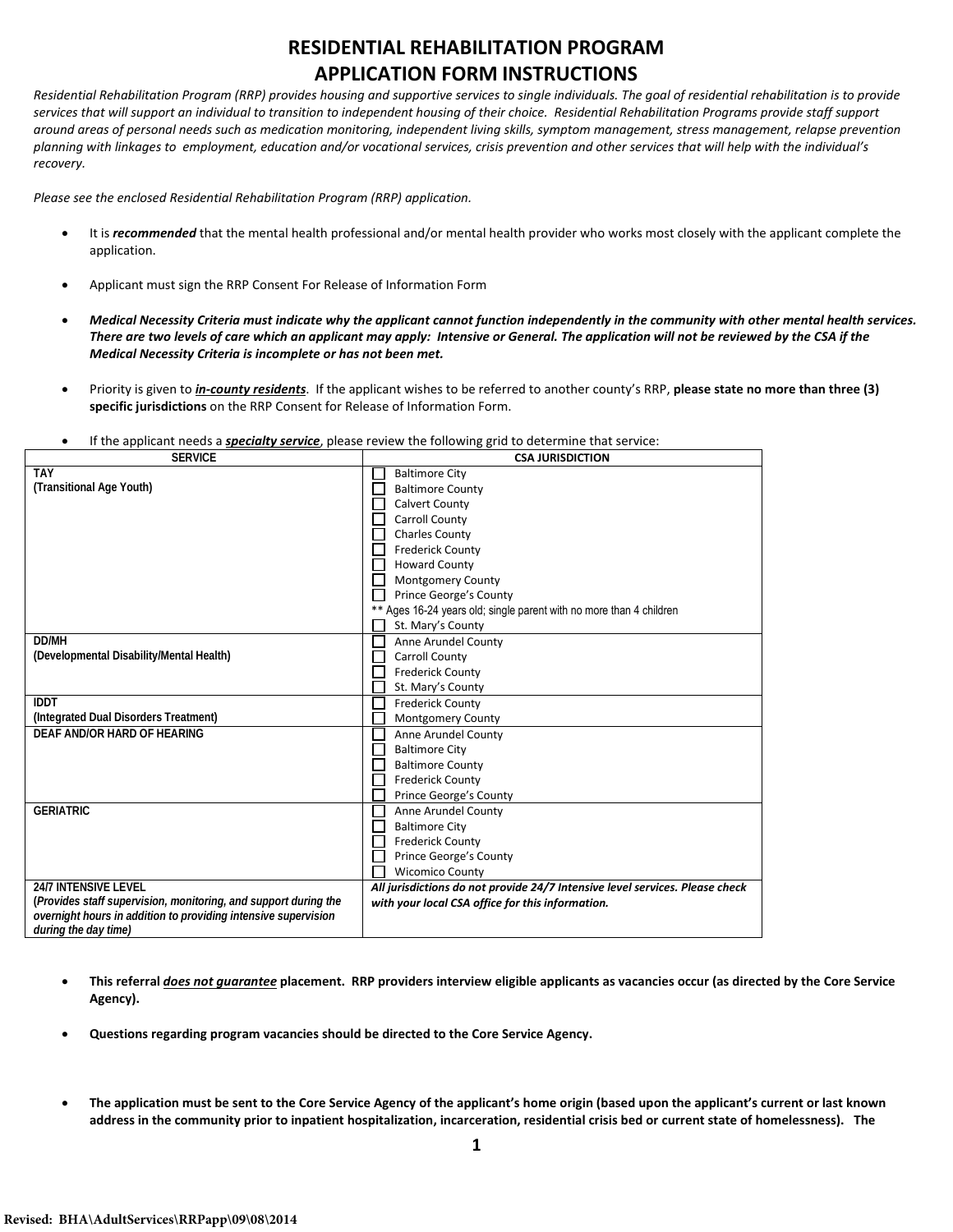**application can be mailed and/or faxed to the Core Service Agency address (mail) or the Core Service Agency fax number (fax). Please mark**  the envelope or fax cover sheet: Attn: Adult Services Coordinator or Residential Specialist.

| <b>CORE SERVICE AGENCIES:</b>                              |                                                               |
|------------------------------------------------------------|---------------------------------------------------------------|
| <b>ALLEGANY COUNTY</b>                                     | <b>ANNE ARUNDEL COUNTY</b>                                    |
| Allegany Co. Mental Health System's Office                 | <b>Anne Arundel County Mental Health Agency</b>               |
| P.O. Box 1745                                              | PO Box 6675, MS 3230, 1 Truman Parkway, 101                   |
| Cumberland, Maryland 21501-1745                            | Annapolis, Maryland 21401                                     |
| Phone: 301-759-5070 Fax: 301-777-5621                      | Phone: 410-222-7858 Fax: 410-222-7881                         |
| <b>BALTIMORE CITY</b>                                      | <b>BALTIMORE COUNTY</b>                                       |
| <b>Behavioral Health System Baltimore</b>                  | <b>Bureau of Behavioral Health of Baltimore County Health</b> |
| One North Charles Street, Suite 1300                       | Department                                                    |
| Baltimore, Maryland 21201-3718                             | 6401 York Road, Third Floor                                   |
| Phone: 410-637-1900 Fax: 410-637-1911                      | Baltimore, Maryland 21212                                     |
|                                                            | Phone: 410-887-3828 Fax: 410-887-3786                         |
| <b>CALVERT COUNTY</b>                                      | <b>CARROLL COUNTY</b>                                         |
| <b>Calvert County Core Service Agency</b>                  | <b>Carroll County Health Department</b>                       |
| P.O. Box 980                                               | <b>Bureau of Prevention, Wellness, and Recovery</b>           |
| Prince Frederick, Maryland 20678                           | 290 South Center Street                                       |
| Phone: 410-535-5400 #330 Fax: 410-414-8092                 | Westminster, Maryland 21158-0460                              |
|                                                            | Phone: 410-876-4800 Fax: 410-876-4832                         |
| <b>CECIL COUNTY</b>                                        | <b>CHARLES COUNTY</b>                                         |
| <b>Cecil County Core Service Agency</b>                    | <b>Department of Health</b>                                   |
| 401 Bow Street                                             | Core Service Agency                                           |
| Elkton, Maryland 21921                                     | P.O. Box 1050, 4545 Crain Hwy.                                |
| Phone: 410-996-5112 Fax: 410-996-5134                      | White Plains, Maryland 20695                                  |
|                                                            | Phone: 301-609-5757 Fax: 301-609-5749                         |
| <b>FREDERICK COUNTY</b>                                    | <b>GARRETT COUNTY</b>                                         |
| <b>Mental Health Management Agency of Frederick County</b> | <b>Garrett County Core Service Agency</b>                     |
| 22 South Market Street, Suite 8                            | 1025 Memorial Drive                                           |
| Frederick, Maryland 21701                                  | Oakland, Maryland 21550-1943                                  |
| Phone: 301-682-6017 Fax: 301-682-6019                      | Phone: 301-334-7440 Fax: 301-334-7441                         |
| <b>HARFORD COUNTY</b>                                      | <b>HOWARD COUNTY</b>                                          |
| <b>Office on Mental Health of Harford County</b>           | <b>Howard County Mental Health Authority</b>                  |
| 125 N Main Street                                          | 9151 Rumsey Road, Suite 150                                   |
| Bel Air, Maryland 21014                                    | Columbia, Maryland 21045                                      |
| Phone: 410-803-8726 Fax: 410-803-8732                      | Phone: 410-313-7350 Fax: 410-313-7374                         |
| <b>MID-SHORE COUNTIES</b>                                  | <b>MONTGOMERY COUNTY</b>                                      |
| (Includes Caroline, Dorchester, Kent,                      | Department of Health & Human Services, Montgomery County      |
| <b>Queen Anne and Talbot Counties)</b>                     | Government                                                    |
| Mid-Shore Mental Health Systems, Inc.                      | 401 Hungerford Drive, 1st Floor                               |
| 28578 Mary's Court, Suite 1                                | Rockville, Maryland 20850                                     |
| Easton, Maryland 21601                                     | Phone: 240-777-1400 Fax: 240-777-1145                         |
| Phone: 410-770-4801 Fax: 410-770-4809                      |                                                               |
| PRINCE GEORGE'S COUNTY                                     | <b>ST. MARY'S COUNTY</b>                                      |
| <b>Prince George's County Health Department</b>            | St. Mary's County Dept. of Aging and Human Services           |
| <b>Behavioral Health Services</b>                          | 23115 Leonard Hall Drive, P.O. Box 653                        |
| <b>Prince George's County Core Service Agency</b>          | Leonardtown, Maryland 20650                                   |
| 9314 Piscataway Road                                       | Phone: 301-475-4200 ext. 1682 Fax: 301-475-4000               |
| Clinton, Maryland 20735                                    |                                                               |
| Phone: 301-856-9500 Fax: 301-856-9558                      |                                                               |
| <b>WASHINGTON COUNTY</b>                                   | <b>WICOMICO/SOMERSET COUNTIES</b>                             |
| <b>Washington County Mental Health Authority</b>           | Wicomico Behavioral Health Authority/Somerset Core Service    |
| 339 E. Antietam Street, Suite #5                           | Agency                                                        |
| Hagerstown, Maryland 21740                                 | 108 East Main Street                                          |
| Phone: 301-739-2490 Fax: 301-739-2250                      | Salisbury, Maryland 21801                                     |
|                                                            | Phone: 410-543-6981 Fax: 410-219-2876                         |
| <b>WORCESTER COUNTY</b>                                    |                                                               |
| <b>Worcester County Core Service Agency</b>                |                                                               |
| P.O. Box 249                                               |                                                               |
| Snow Hill, Maryland 21863                                  |                                                               |
| Phone: 410-632-3366 Fax: 410-632-0065                      |                                                               |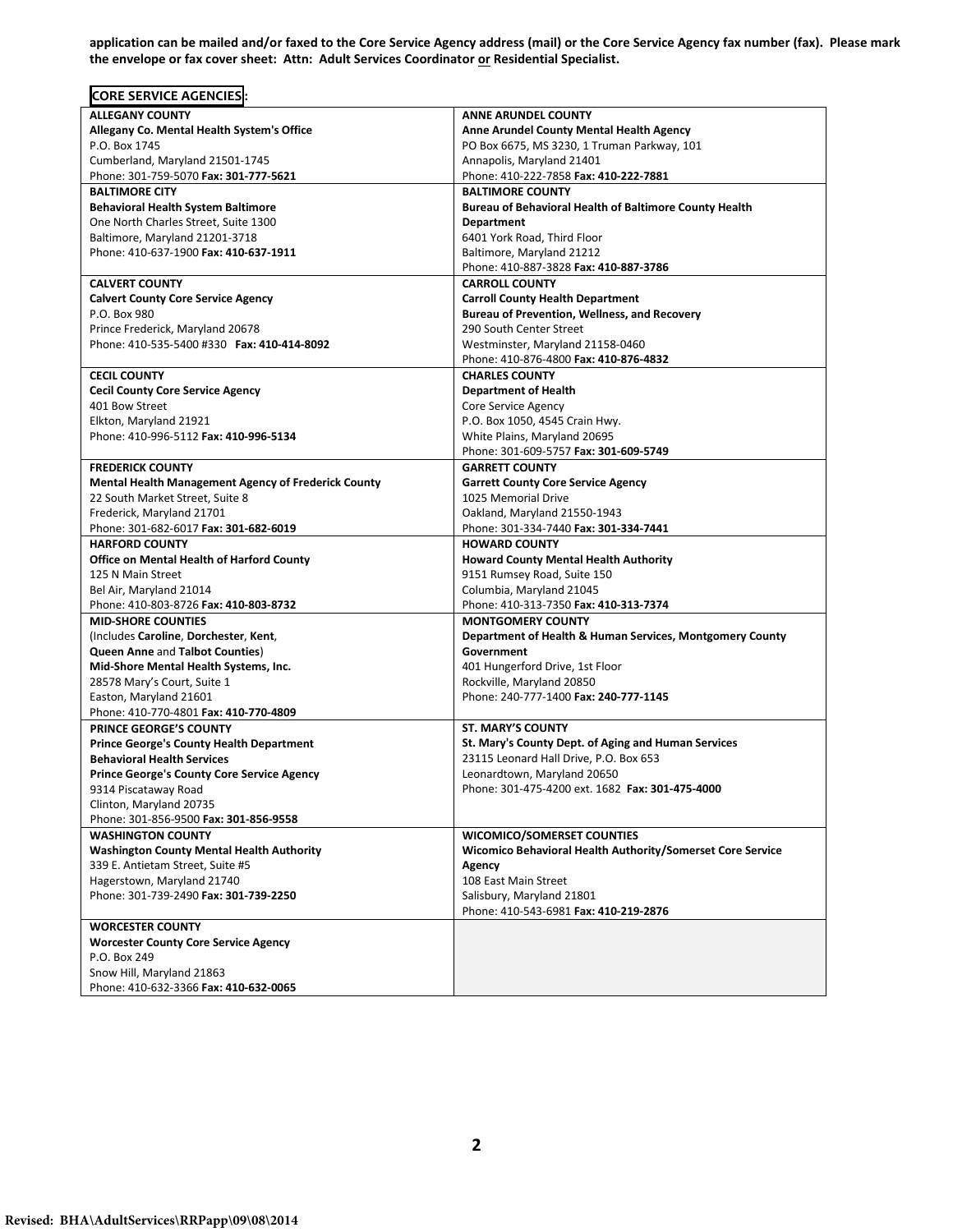# **APPLICATION FOR RESIDENTIAL REHABILITATION SERVICES** Date: 1

**APPLICANT'S HOME ORIGIN:** *Please select the applicant's home county/city (based upon the applicant's current or last known address in the community prior to inpatient hospitalization, incarceration, residential crisis bed or state of homelessness i.e. eviction, couch-surfing, motel, etc.*

| <u>oommuuri phorto mpanom noophalleanom moarooranom roolaomiar oholo boa or olalo or momolooomoo hor ovidilom oammammammam</u> |         |           |                                              |                   |  |
|--------------------------------------------------------------------------------------------------------------------------------|---------|-----------|----------------------------------------------|-------------------|--|
| Allegany                                                                                                                       | Calvert | Frederick | Mid-Shore (Caroline, Dorchester, Kent, Queen | Washington        |  |
|                                                                                                                                |         |           | Anne's, Talbot Counties)                     |                   |  |
| Anne Arundel                                                                                                                   | Carroll | Garrett   | Montaomery                                   | Wicomico/Somerset |  |
| <b>Baltimore City</b>                                                                                                          | Cecil   | Harford   | <b>Prince George's</b>                       | Worcester         |  |
| <b>Baltimore County</b>                                                                                                        | Charles | Howard    | St. Mary's                                   | Other:            |  |

**A. Applicant Information:** *Please complete this section. If there is a section that is unknown to the referral source, indicate with "N/A".*

| <b>Applicant's Name:</b>                                                                                                                                                                  |                            |                             |                                                                                                                                                                                                                                                                                                   |
|-------------------------------------------------------------------------------------------------------------------------------------------------------------------------------------------|----------------------------|-----------------------------|---------------------------------------------------------------------------------------------------------------------------------------------------------------------------------------------------------------------------------------------------------------------------------------------------|
| Last:                                                                                                                                                                                     | First:                     |                             | M.I.                                                                                                                                                                                                                                                                                              |
| Address: (Current or Last Known Address for Applicant)                                                                                                                                    | Phone Number(s):           |                             |                                                                                                                                                                                                                                                                                                   |
| Please circle if address is: Shelter     Temporary housing                                                                                                                                | Home:                      |                             |                                                                                                                                                                                                                                                                                                   |
|                                                                                                                                                                                           |                            |                             |                                                                                                                                                                                                                                                                                                   |
|                                                                                                                                                                                           |                            | Mobile:                     | <u> 1980 - Jan Barbara, manazarta da </u>                                                                                                                                                                                                                                                         |
|                                                                                                                                                                                           |                            | Alternate:                  |                                                                                                                                                                                                                                                                                                   |
| Homeless: [<br>$\Box$ Yes<br>No                                                                                                                                                           |                            | Veteran:<br>Yes             | $\overline{No}$                                                                                                                                                                                                                                                                                   |
| Date of Birth: $\frac{1}{2}$ / $\frac{1}{2}$                                                                                                                                              | Age: $\_\_$                | Social Security #:          |                                                                                                                                                                                                                                                                                                   |
| Female<br>$\Box$ Male $\Box$<br>Gender:                                                                                                                                                   |                            |                             |                                                                                                                                                                                                                                                                                                   |
| $\Box$ Transgender                                                                                                                                                                        |                            |                             | Marital Status: ____________________                                                                                                                                                                                                                                                              |
| Sexual Orientation (Optional): _                                                                                                                                                          |                            |                             |                                                                                                                                                                                                                                                                                                   |
| Primary Language:                                                                                                                                                                         | Interpreter Required:      | $\overline{\mathbf{y}}$ Yes | $\Box$ U.S. Citizen<br>No No<br><b>Legal Resident</b>                                                                                                                                                                                                                                             |
| Current Entitlements and Income (Fill in amounts and/or insurance numbers)                                                                                                                |                            |                             |                                                                                                                                                                                                                                                                                                   |
| Type of Income                                                                                                                                                                            | Amount of Income (Monthly) |                             | Status of Income (Please check response):                                                                                                                                                                                                                                                         |
| Supplemental Security Income (SSI)                                                                                                                                                        |                            |                             | $\Box$ Active $\Box$ Inactive $\Box$ Pending                                                                                                                                                                                                                                                      |
|                                                                                                                                                                                           | $\overline{\$}$            |                             |                                                                                                                                                                                                                                                                                                   |
| Social Security Disability Insurance (SSDI)                                                                                                                                               | $\frac{1}{2}$              |                             | $\Box$ Inactive $\Box$ Pending<br>$\Box$ Active                                                                                                                                                                                                                                                   |
| Temporary Disability Allowance Program (TDAP)                                                                                                                                             | $\frac{1}{2}$              |                             | $\Box$ Inactive $\Box$ Pending<br>$\Box$ Active                                                                                                                                                                                                                                                   |
| Veteran's Benefit (VA)                                                                                                                                                                    | $\frac{1}{2}$              |                             | $\Box$ Inactive $\Box$ Pending<br>$\Box$ Active                                                                                                                                                                                                                                                   |
| <b>Employment Earnings</b>                                                                                                                                                                |                            |                             | # of Hours Worked:                                                                                                                                                                                                                                                                                |
|                                                                                                                                                                                           | $\overline{\$}$            |                             | $\Box$ Active $\Box$ Inactive $\Box$ Pending                                                                                                                                                                                                                                                      |
| NONE (No income/benefit)                                                                                                                                                                  | $\Box$ No income benefit   |                             |                                                                                                                                                                                                                                                                                                   |
| Type of Insurance                                                                                                                                                                         | Insurance $#$              |                             | Status of Insurance (Please check response):                                                                                                                                                                                                                                                      |
| Medical Assistance (MA)                                                                                                                                                                   |                            |                             | $\Box$ Active $\Box$ Inactive $\Box$ Pending                                                                                                                                                                                                                                                      |
|                                                                                                                                                                                           |                            |                             |                                                                                                                                                                                                                                                                                                   |
| Medicare (MC)                                                                                                                                                                             |                            |                             | $\Box$ Inactive $\Box$ Pending<br>$\Box$ Active                                                                                                                                                                                                                                                   |
| Other Insurance:                                                                                                                                                                          |                            |                             |                                                                                                                                                                                                                                                                                                   |
|                                                                                                                                                                                           |                            |                             | $\Box$ Active $\Box$ Inactive $\Box$ Pending                                                                                                                                                                                                                                                      |
| NONE (No insurance)                                                                                                                                                                       | No Insurance               |                             |                                                                                                                                                                                                                                                                                                   |
| SNAP (Food Stamps) T Yes                                                                                                                                                                  | No                         |                             | Amount: \$                                                                                                                                                                                                                                                                                        |
| <b>Special Needs of Applicant:</b>                                                                                                                                                        |                            |                             | Please check your response:                                                                                                                                                                                                                                                                       |
|                                                                                                                                                                                           |                            |                             | $\sqrt{Y}$ es $\sqrt{N_0}$                                                                                                                                                                                                                                                                        |
| Does applicant require a 1st floor and/or ground floor placement in a RRP setting?<br>Does applicant have a functional impairment that affects his/her ability to perform daily functions |                            |                             |                                                                                                                                                                                                                                                                                                   |
| and/or activities of daily living (ADLs)? Yes   No                                                                                                                                        |                            |                             | Please check if applicable:<br>Deaf or Hard of Hearing                                                                                                                                                                                                                                            |
|                                                                                                                                                                                           |                            |                             |                                                                                                                                                                                                                                                                                                   |
|                                                                                                                                                                                           |                            |                             | Blind or Low Vision                                                                                                                                                                                                                                                                               |
|                                                                                                                                                                                           |                            |                             |                                                                                                                                                                                                                                                                                                   |
| Does applicant require an assistive device?                                                                                                                                               |                            |                             | $\overline{Y}$ es $\overline{N}$ No                                                                                                                                                                                                                                                               |
| Assistive device: Any device that is designed, made, or adapted to assist a person perform a particular                                                                                   |                            |                             | If Yes, please explain: $\frac{1}{2}$                                                                                                                                                                                                                                                             |
| task. Examples: canes, crutches, walkers, wheel chairs, shower chairs, etc.                                                                                                               |                            |                             |                                                                                                                                                                                                                                                                                                   |
| Does applicant require an adaptive device?<br>Adaptive device: Any structure, design, instrument, or equipment that enables a person with a disability to                                 |                            |                             | Yes<br>N <sub>0</sub>                                                                                                                                                                                                                                                                             |
|                                                                                                                                                                                           |                            |                             | If Yes, please explain: $\frac{1}{2}$ = $\frac{1}{2}$ = $\frac{1}{2}$ = $\frac{1}{2}$ = $\frac{1}{2}$ = $\frac{1}{2}$ = $\frac{1}{2}$ = $\frac{1}{2}$ = $\frac{1}{2}$ = $\frac{1}{2}$ = $\frac{1}{2}$ = $\frac{1}{2}$ = $\frac{1}{2}$ = $\frac{1}{2}$ = $\frac{1}{2}$ = $\frac{1}{2}$ = $\frac{1$ |
| function independently. Examples: plate guards, grab bars, transfer boards (also called self-help device).                                                                                |                            |                             |                                                                                                                                                                                                                                                                                                   |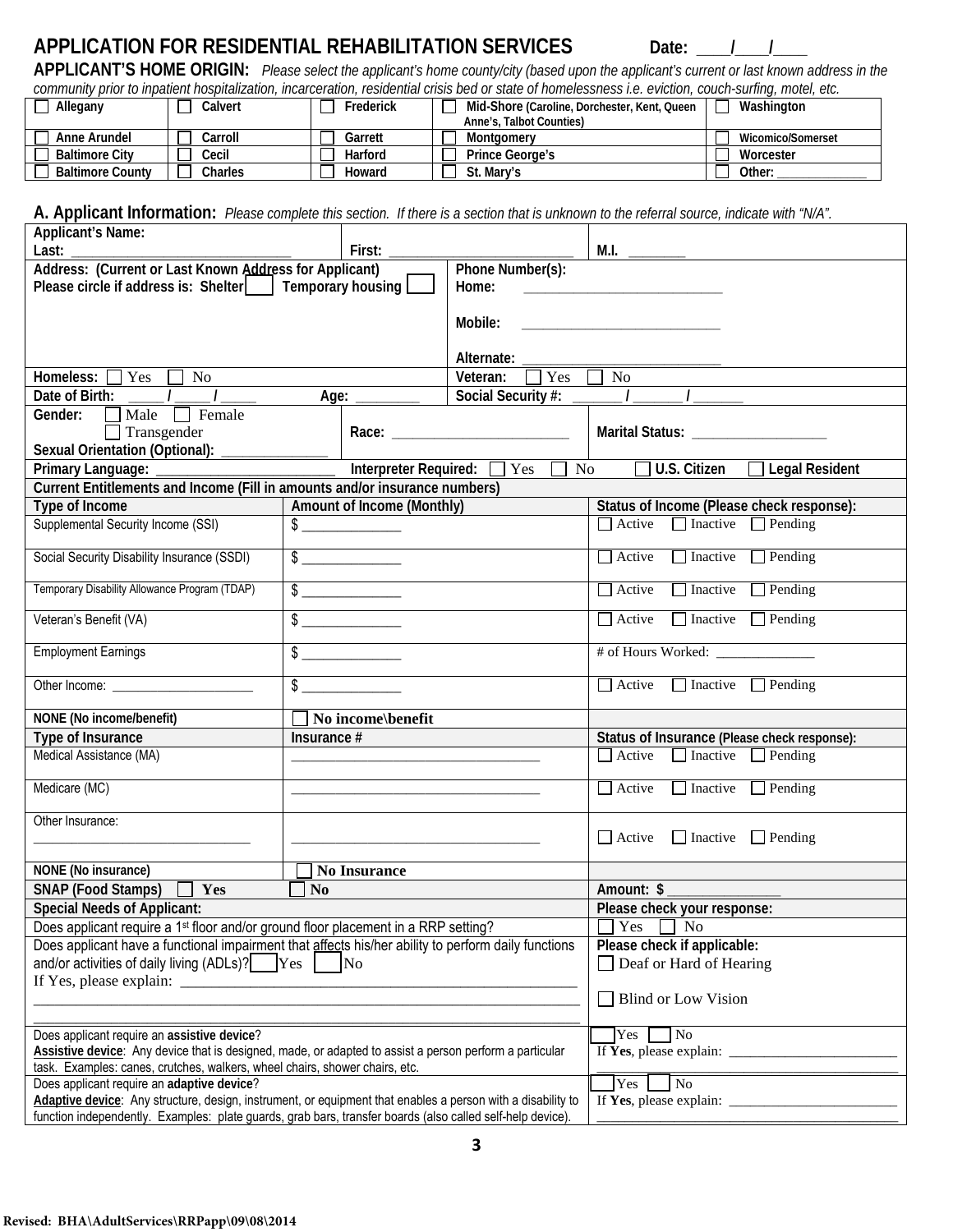#### **B. Referral Source – Mental Health Professional or Mental Health Provider**

| D. INSINITY SUMMON – MUTHAL HUGHITT FURSSIOHAL OF MUTHAL HUGHITT FUVINGI                              |                       |                                                                                                                                                  |
|-------------------------------------------------------------------------------------------------------|-----------------------|--------------------------------------------------------------------------------------------------------------------------------------------------|
| Name/Title:                                                                                           | Agency:               | <b>Contact Information:</b><br>Telephone #: ____                                                                                                 |
|                                                                                                       |                       | Fax $#$ :                                                                                                                                        |
|                                                                                                       |                       | Email:                                                                                                                                           |
| <b>Psychiatrist Name:</b>                                                                             | Telephone #:          |                                                                                                                                                  |
|                                                                                                       |                       | Current Providers (Mobile Treatment, Psychiatric Rehabilitation Program, Case Management, Outpatient Mental Health Center, Supported Employment) |
| Name of Program                                                                                       | <b>Contact Person</b> | Telephone #                                                                                                                                      |
|                                                                                                       |                       |                                                                                                                                                  |
|                                                                                                       |                       |                                                                                                                                                  |
| Primary Contact (Examples: Applicant (self), therapist, family member, friend, legal quardian, other) |                       |                                                                                                                                                  |
| Name of Contact:                                                                                      | Telephone #:          | <b>Relationship to Applicant:</b>                                                                                                                |

#### **C. Psychiatric Information:** *Please provide the psychiatric and/or substance use disorder of the applicant. (Please see Attachment #***2***: Priority Population Diagnoses \ Substance Use Disorders)*

|                                                                                                                                    | $\mu$ icase see Allachment $\pi$ <b>2.</b> Thomy Equidition Diagnoses Toubstance ose Disorders) |  |  |  |  |  |
|------------------------------------------------------------------------------------------------------------------------------------|-------------------------------------------------------------------------------------------------|--|--|--|--|--|
| The Priority Population Diagnosis (es) (PPD) must be present on the first line. Place other                                        | INTERNATIONAL CLASSIFICATION                                                                    |  |  |  |  |  |
| diagnoses on the next lines - Substance Use Disorder(s), Medical Disorder(s) (if                                                   | OF DISEASES (ICD) CODE:                                                                         |  |  |  |  |  |
|                                                                                                                                    |                                                                                                 |  |  |  |  |  |
| applicable). Place diagnoses in order of clinical importance.                                                                      |                                                                                                 |  |  |  |  |  |
|                                                                                                                                    |                                                                                                 |  |  |  |  |  |
|                                                                                                                                    |                                                                                                 |  |  |  |  |  |
| Primary:                                                                                                                           |                                                                                                 |  |  |  |  |  |
| Secondary:<br><u> 1989 - Johann John Stone, markin film ar yn y brenin y brenin y brenin y brenin y brenin y brenin y brenin y</u> |                                                                                                 |  |  |  |  |  |
|                                                                                                                                    |                                                                                                 |  |  |  |  |  |
|                                                                                                                                    |                                                                                                 |  |  |  |  |  |
|                                                                                                                                    |                                                                                                 |  |  |  |  |  |
|                                                                                                                                    |                                                                                                 |  |  |  |  |  |
|                                                                                                                                    |                                                                                                 |  |  |  |  |  |
|                                                                                                                                    |                                                                                                 |  |  |  |  |  |
|                                                                                                                                    |                                                                                                 |  |  |  |  |  |
|                                                                                                                                    |                                                                                                 |  |  |  |  |  |
|                                                                                                                                    |                                                                                                 |  |  |  |  |  |
| <b>Medical Dx:</b>                                                                                                                 |                                                                                                 |  |  |  |  |  |
|                                                                                                                                    |                                                                                                 |  |  |  |  |  |
|                                                                                                                                    |                                                                                                 |  |  |  |  |  |
|                                                                                                                                    |                                                                                                 |  |  |  |  |  |
|                                                                                                                                    |                                                                                                 |  |  |  |  |  |
|                                                                                                                                    |                                                                                                 |  |  |  |  |  |
|                                                                                                                                    |                                                                                                 |  |  |  |  |  |
| Other Conditions that may be a Focus of Clinical Attention:                                                                        |                                                                                                 |  |  |  |  |  |
|                                                                                                                                    |                                                                                                 |  |  |  |  |  |
|                                                                                                                                    |                                                                                                 |  |  |  |  |  |
|                                                                                                                                    |                                                                                                 |  |  |  |  |  |
|                                                                                                                                    |                                                                                                 |  |  |  |  |  |
|                                                                                                                                    |                                                                                                 |  |  |  |  |  |
|                                                                                                                                    |                                                                                                 |  |  |  |  |  |
|                                                                                                                                    |                                                                                                 |  |  |  |  |  |
|                                                                                                                                    |                                                                                                 |  |  |  |  |  |
|                                                                                                                                    |                                                                                                 |  |  |  |  |  |
|                                                                                                                                    |                                                                                                 |  |  |  |  |  |
|                                                                                                                                    |                                                                                                 |  |  |  |  |  |

### **D. Substance Use Information:** *Please complete this section if known to the referral source.*

Substance Use History

| Previous history of drug use<br>(including alcohol) | Date(s) Used | Amount | How Used (Smoked, IV, etc.) |
|-----------------------------------------------------|--------------|--------|-----------------------------|
|                                                     |              |        |                             |
|                                                     |              |        |                             |
|                                                     |              |        |                             |
|                                                     |              |        |                             |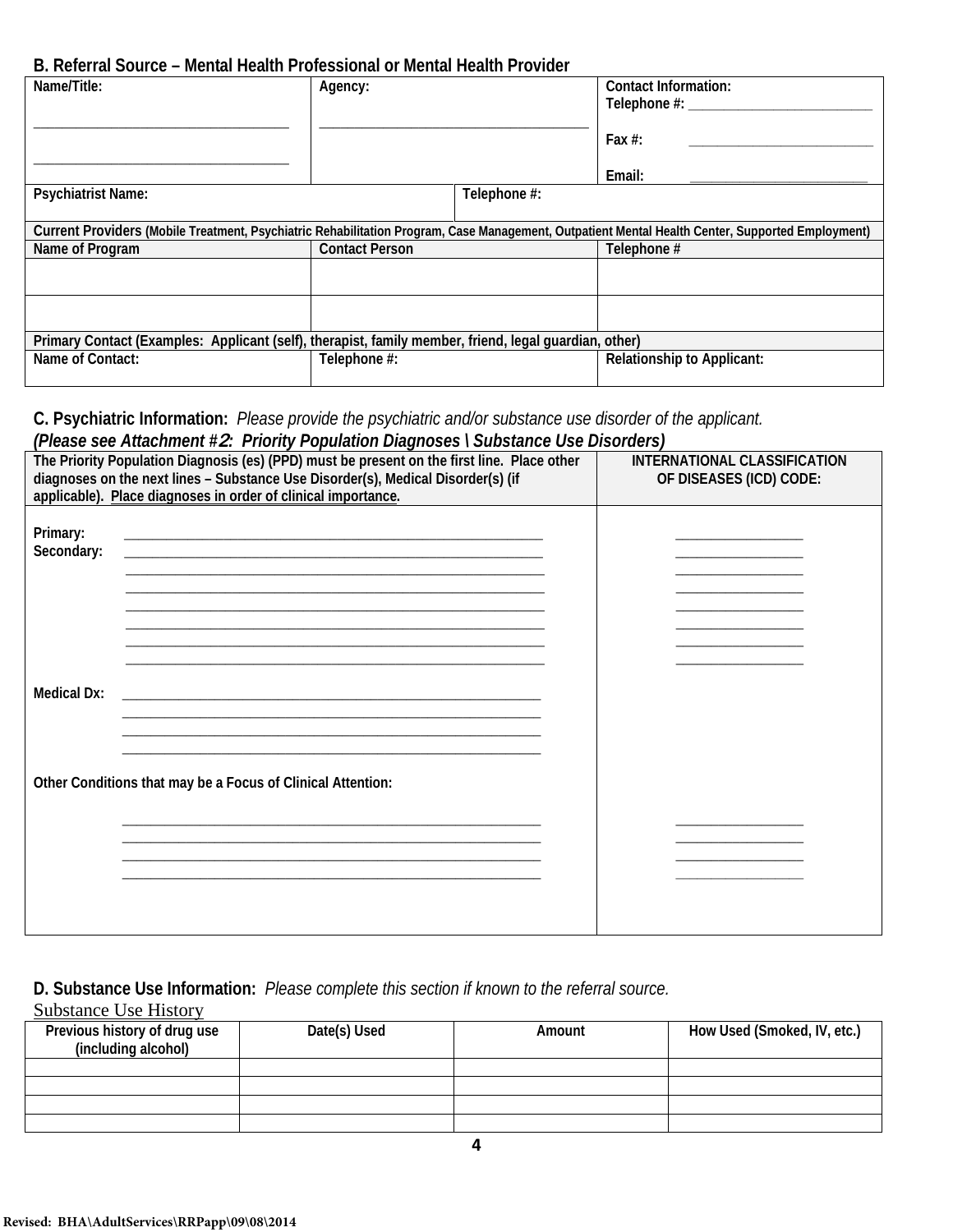| Drug Last Used (including<br>alcohol) | Date(s) Used | Amount | How Used (Smoked, IV, etc.) |
|---------------------------------------|--------------|--------|-----------------------------|
|                                       |              |        |                             |
|                                       |              |        |                             |
|                                       |              |        |                             |

| Previous Treatment History for Substance Use Disorder(s) | Date(s |
|----------------------------------------------------------|--------|
| Detox:                                                   |        |
| <b>Inpatient Services:</b>                               |        |
| <b>Outpatient Services:</b>                              |        |
|                                                          |        |

Is treatment for the substance use disorder(s) recommended for the applicant?<br>Does the applicant agree to treatment for the substance use disorder(s)? Does the applicant agree to treatment for the substance use disorder(s)?

**E. Medications:** *Please indicate the applicant's ability to take medications. If applicant is prescribed medications, please include one of the following: medication order sheet, medication administration record, or use Attachment #***1***: List of Current Medications.* 

| Independently: $\Box$                                                                                                                     | With reminders: $\Box$ |                               | With daily supervision: $\Box$ |
|-------------------------------------------------------------------------------------------------------------------------------------------|------------------------|-------------------------------|--------------------------------|
|                                                                                                                                           |                        |                               |                                |
|                                                                                                                                           |                        |                               |                                |
|                                                                                                                                           |                        |                               |                                |
| Refuses medications: [                                                                                                                    |                        |                               |                                |
|                                                                                                                                           |                        | Medications not prescribed: [ |                                |
| Please describe your selection for the applicant's ability to take medications. If there is an issue of medication non-compliance, please |                        |                               |                                |
|                                                                                                                                           |                        |                               |                                |
| explain:                                                                                                                                  |                        |                               |                                |
|                                                                                                                                           |                        |                               |                                |
|                                                                                                                                           |                        |                               |                                |
|                                                                                                                                           |                        |                               |                                |

**F. Legal Information:** *This section must be completed by the referral source.*

| Has the applicant ever been arrested?                                                                                         | On Probation or Parole?                                        |
|-------------------------------------------------------------------------------------------------------------------------------|----------------------------------------------------------------|
| Yes L<br>No l                                                                                                                 | YesL                                                           |
| List current charges:                                                                                                         |                                                                |
|                                                                                                                               |                                                                |
| List any reported convictions:                                                                                                |                                                                |
|                                                                                                                               |                                                                |
| Parole or Probation Officer's Name:                                                                                           | Telephone #:                                                   |
|                                                                                                                               |                                                                |
| Has Applicant Been Found NCR (Not Criminally Responsible) by                                                                  | Is applicant currently on a Conditional Release Order from the |
| the court/judge:                                                                                                              | court/judge?                                                   |
| Unknown<br>Yes <sub>J</sub><br>No                                                                                             | Not Applicable<br>(Pending)<br>(Active)<br>No<br>Yes I         |
|                                                                                                                               | Expiration Date of Conditional Release Order: / / /            |
| Community Forensic Aftercare Program (CFAP): (For applicants who have been adjudicated by the Circuit Court as Not Criminally |                                                                |
| Responsible)                                                                                                                  |                                                                |
| <b>CFAP Monitor's Name:</b>                                                                                                   | Telephone #:                                                   |
|                                                                                                                               |                                                                |
| Is applicant require to register thru the MD Sex Offender Registry?                                                           | Yes<br>No                                                      |
| Tier Level of Sex Offense as identified by the MD Sex Offender Registry:                                                      | Tier $2 \mid$<br>Tier $3 \mid \cdot \mid$<br>Tier I            |

# **G. Risk Assessment Information:** *This section must be completed by the referral source.*

| <b>Risk Assessment</b>                                                                                               | <b>Never</b> | Past<br>Week-<br>Month | Past<br>Month-<br>Year | Past $2+$<br><b>Years</b> | Please provide specific details of each item. |
|----------------------------------------------------------------------------------------------------------------------|--------------|------------------------|------------------------|---------------------------|-----------------------------------------------|
| Suicide Attempts:                                                                                                    |              |                        |                        |                           |                                               |
| Suicidal Ideation:                                                                                                   |              |                        |                        |                           |                                               |
| Aggressive Behavior/Violence:                                                                                        |              |                        |                        |                           |                                               |
| Fire Setting/Arson:                                                                                                  |              |                        |                        |                           |                                               |
| Sexual behavior(s) that are/were non-<br>consensual, injurious, high risk,<br>forcible, Pedophilia, Paraphilia, etc. |              |                        |                        |                           |                                               |
| Self-injurious behavior or self-<br>mutilation (not suicidal)                                                        |              |                        |                        |                           |                                               |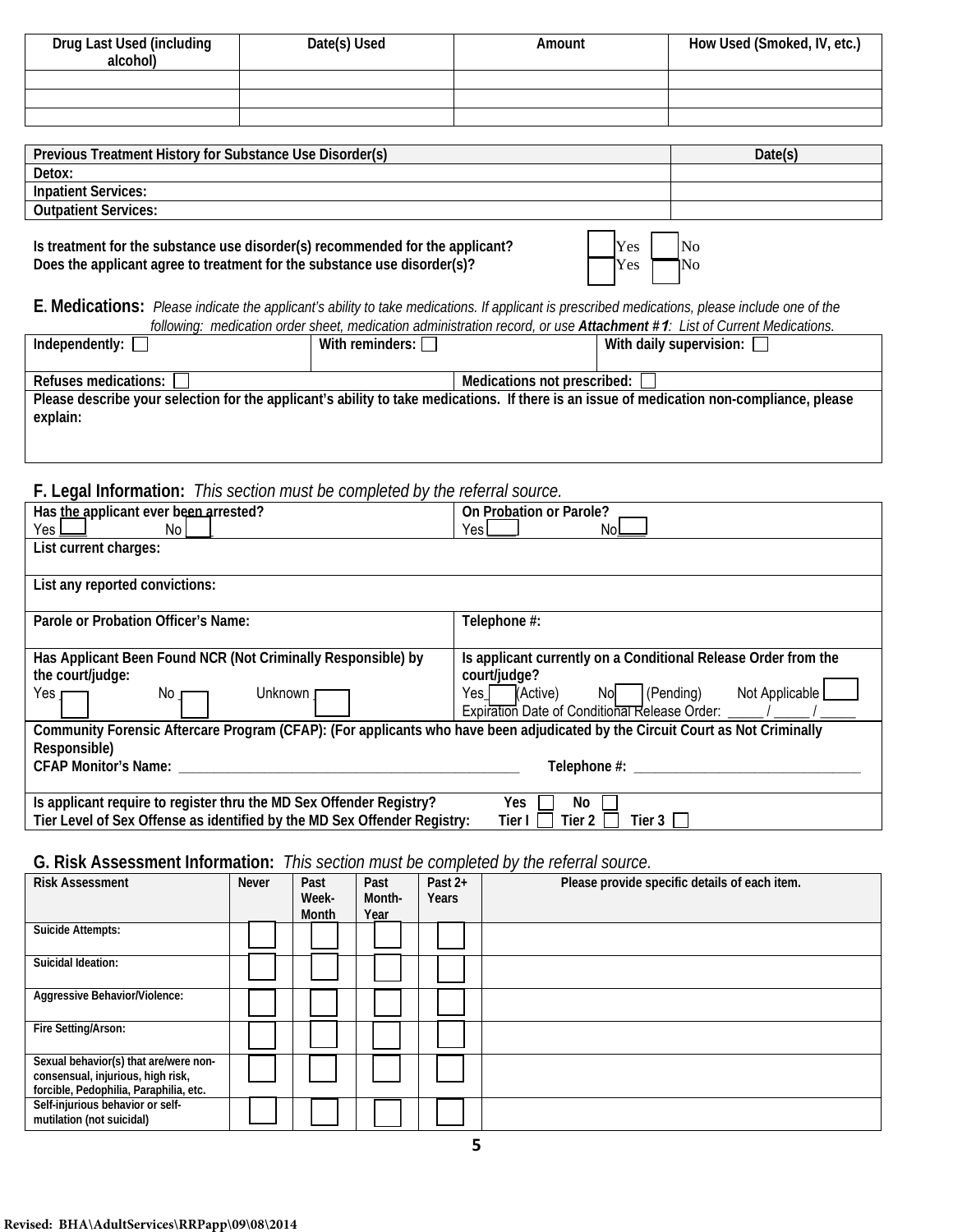#### **H. Previous RRP Experience(s):** *Please complete this section if known to the referral source.*

| $\mathbf{r}$ . The state of $\mathbf{r}$ is the state of $\mathbf{r}$ |      |
|-----------------------------------------------------------------------|------|
| Previous RRP Involvement:<br>Yes I                                    | No l |
|                                                                       |      |
|                                                                       |      |
|                                                                       |      |
|                                                                       |      |
| <b>Consumer Preference of RRP Provider:</b>                           |      |
|                                                                       |      |
| <b>Cultural Preference of Consumer:</b>                               |      |
|                                                                       |      |
|                                                                       |      |

#### **I. Recommended Level of Residential Placement:** *Referral source must check recommended level.*

**General Level:** Staff is available on-call 24/7 and provides at a minimum, three face-to-face contacts per Individual, per week, or 13 face-to-face contacts per month.

**Intensive Level:** Staff provides services daily on-site in the residence, with a minimum of 40 hours per week, up to 24 hours a day, 7 days a week.

**Intensive Level with overnight coverage:** Staff provides overnight coverage for an individual who requires more supervision, monitoring and on-site support during the night hours. Staff is on call twenty-four hours per day, seven days per week. *(All jurisdictions do not provide 24/7 Intensive level with overnight coverage. Please check with local CSA office for this RRP service level)*

**J. Medical Necessity Criteria:** *All applicants must meet Medical Necessity Criteria for a Residential Rehabilitation Program. Please state the applicant's rehabilitation needs below in order to demonstrate Medical Necessity for this service. The specified requirements for severity of need and intensity must be met to satisfy the criteria for admission.* 

*Please state clearly the description for each admission criteria for residential rehabilitation services at the GENERAL Level* **or the** *INTENSIVE Level***.** *Unacceptable responses include: Yes, No, Cannot, Maybe, etc.*

#### **GENERAL level: Please complete items 1 - 5 of the Admission Criteria**

**INTENSIVE level: Please complete items 1 - 6 of the Admission Criteria**

| <b>Admission Criteria</b>                                                                                                                                                                                                                                                                                                                                                                                           | Please write and/or type your response which justifies the specific                                             |
|---------------------------------------------------------------------------------------------------------------------------------------------------------------------------------------------------------------------------------------------------------------------------------------------------------------------------------------------------------------------------------------------------------------------|-----------------------------------------------------------------------------------------------------------------|
|                                                                                                                                                                                                                                                                                                                                                                                                                     | admission criteria:                                                                                             |
| 1. The consumer has a PMHS specialty mental health<br>diagnosis (Priority Population diagnosis) which is<br>the cause of significant functional and psychological<br>impairment, and the individual's condition can be<br>expected to be stabilized through the provision of<br>medically necessary supervised residential services in                                                                              | Priority Population Diagnosis (Primary):                                                                        |
| conjunction with medically necessary treatment,<br>rehabilitation, and support.                                                                                                                                                                                                                                                                                                                                     |                                                                                                                 |
| 2. The individual requires active support to ensure the<br>adequate, effective coping skills necessary to live<br>safely in the community, participate in self-care and<br>treatment, and manage the effects of his/her illness.<br>As a result of the individual's clinical condition<br>(impaired judgment, behavior control, or role<br>functioning) there is significant current risk of one of the             | List previous psychiatric hospitalizations including name of the hospital and dates<br>of admission (if known): |
| following:<br>Hospitalization or other inpatient care as<br>$\bullet$<br>evidenced by the current course of illness or<br>by the past history of the illness<br>Harm to self or others as a result of the<br>$\bullet$<br>mental illness and as evidenced by the<br>current behavior or past behavior.<br>Deterioration in functioning in the absence of<br>$\bullet$<br>a supported community-based residence that | Current: List psychiatric hospitalization including name of the hospital and date of<br>admission (if known):   |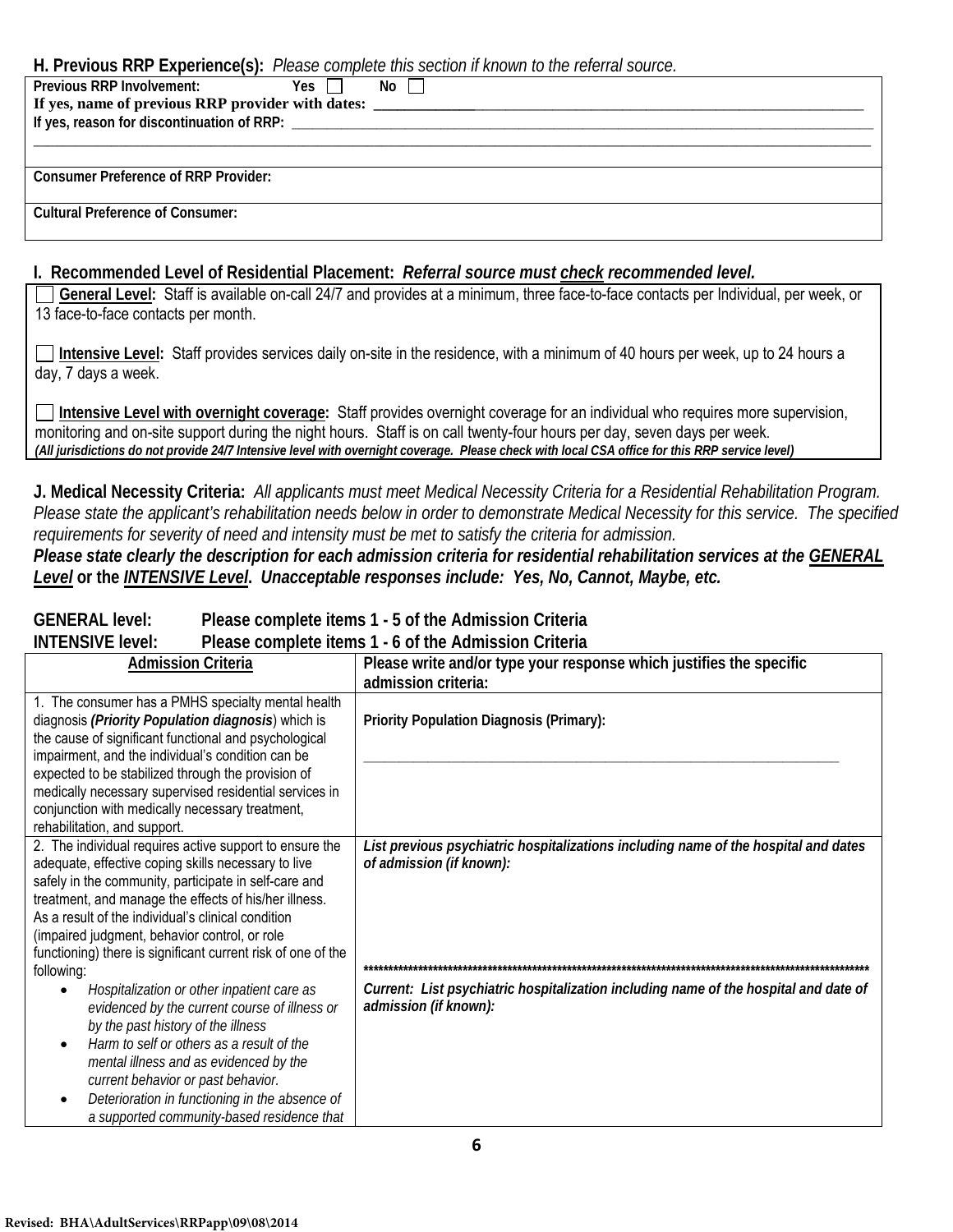| would lead to the other items                                               |                                           |          |                |
|-----------------------------------------------------------------------------|-------------------------------------------|----------|----------------|
| 3. The individual's own resources and social support                        |                                           |          |                |
| system are not adequate to provide the level of                             |                                           |          |                |
| residential support and supervision currently needed as                     |                                           |          |                |
| evidenced for example, by one of the following:                             |                                           |          |                |
| The individual has no residence and no<br>$\bullet$                         |                                           |          |                |
| social support                                                              |                                           |          |                |
| The individual has a current residential<br>$\bullet$                       |                                           |          |                |
| placement, but the existing placement does                                  |                                           |          |                |
| not provide sufficiently adequate supervision                               |                                           |          |                |
| to ensure safety and ability to participate in                              |                                           |          |                |
|                                                                             |                                           |          |                |
| treatment; or                                                               |                                           |          |                |
| The individual has a current residential<br>$\bullet$                       |                                           |          |                |
| placement, but the individual is unable to use                              |                                           |          |                |
| the existing residence to ensure safety and                                 |                                           |          |                |
| ability to participate in treatment, or the                                 |                                           |          |                |
| relationships are dysfunctional and                                         |                                           |          |                |
| undermine the stability of treatment                                        |                                           |          |                |
| 4. Individual is judged to be able to reliably cooperate                    |                                           |          |                |
| with the rules and supervision provided and to contract                     |                                           |          |                |
| reliably for safety in the supervised residence.                            |                                           |          |                |
| 5. All less intensive levels of treatment have been                         | Service Type                              | Provider | <b>Outcome</b> |
| determined to be unsafe or unsuccessful.                                    | Case Management                           |          |                |
|                                                                             | Outpt. Mental Health Ctr.                 |          |                |
|                                                                             | PMHS Provider (private                    |          |                |
|                                                                             | practice/office)<br>Psych. Rehab. Program |          |                |
|                                                                             | Partial Hospital Program                  |          |                |
|                                                                             | A.C.T.\Mobile Treatment                   |          |                |
|                                                                             | <b>Residential Crisis Bed</b>             |          |                |
|                                                                             | <b>Emergency Room</b>                     |          |                |
| 6. The Individual has a history of at least one of the                      |                                           |          |                |
| following:                                                                  |                                           |          |                |
| Criminal behavior                                                           |                                           |          |                |
| Treatment and/or medication non-compliance<br>$\bullet$                     |                                           |          |                |
| Substance abuse                                                             |                                           |          |                |
| Aggressive behavior                                                         |                                           |          |                |
| Psychiatric hospitalizations                                                |                                           |          |                |
| Psychosis                                                                   |                                           |          |                |
| Poor reality testing                                                        |                                           |          |                |
| AND                                                                         |                                           |          |                |
| Current presentation of at least one of the                                 |                                           |          |                |
| following behaviors or risk factors that require daily                      |                                           |          |                |
| structure and support in order to manage:                                   |                                           |          |                |
| Safety risk<br>$\bullet$                                                    |                                           |          |                |
| Active delusions<br>$\bullet$                                               |                                           |          |                |
| Active psychosis<br>$\bullet$                                               |                                           |          |                |
| Poor decision making skills<br>$\bullet$                                    |                                           |          |                |
|                                                                             |                                           |          |                |
| Impulsivity<br>$\bullet$<br>Inability to perform activities of daily living |                                           |          |                |
| $\bullet$                                                                   |                                           |          |                |
| skills necessary to live in the community                                   |                                           |          |                |
| Impaired judgment (including social<br>$\bullet$                            |                                           |          |                |
| boundaries)                                                                 |                                           |          |                |
| Inability to self-protect in community<br>$\bullet$                         |                                           |          |                |
| situations                                                                  |                                           |          |                |
| Inability to safely self-medicate or self-<br>$\bullet$                     |                                           |          |                |
| manage illness                                                              |                                           |          |                |
| Aggression<br>$\bullet$                                                     |                                           |          |                |
| Inability to access community resources                                     |                                           |          |                |
| necessary for safety                                                        |                                           |          |                |
| Impaired community living skills<br>٠                                       |                                           |          |                |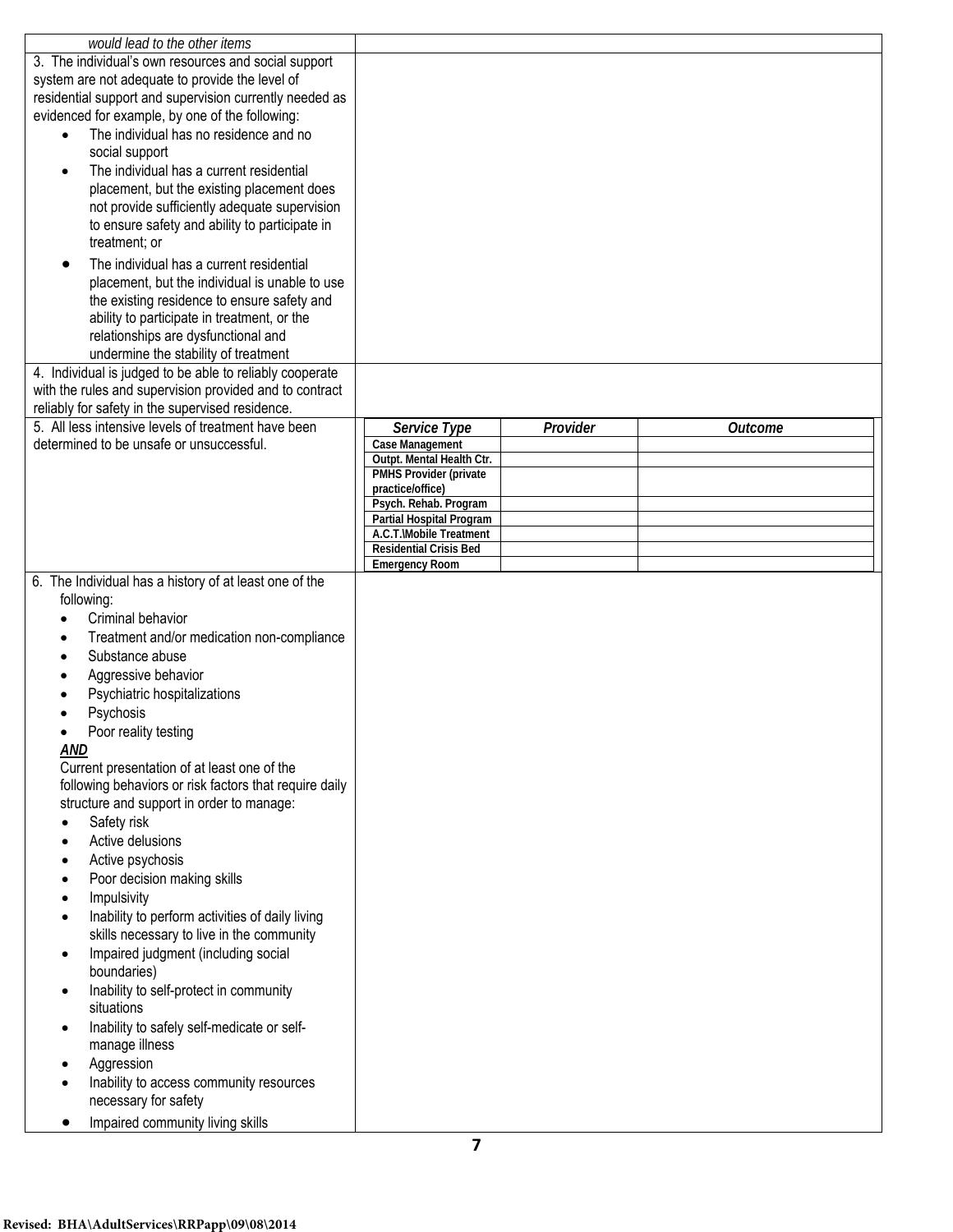#### **K. Specialized Services:** *Please check this section only if the specialized service is necessary for the applicant to live in the Residential Rehabilitation Program.*

| <b>Specialty Service</b>                                                                                     | Please check your response |
|--------------------------------------------------------------------------------------------------------------|----------------------------|
| (Not provided by all RRP providers - See instruction sheet for specific jurisdiction)                        |                            |
| <b>INTENSIVE 24/7</b>                                                                                        | Yes<br>No                  |
| (Provides monitoring and on-site support during the overnight hours in addition to providing on-site support |                            |
| services during the day time.)                                                                               |                            |
| IDDT (Integrated Dual Disorders Treatment)                                                                   | N <sub>0</sub><br>Yes      |
| (Integrated Dual Disorder Treatment (IDDT) model is an evidence-based practice that improves the quality     |                            |
| of life for people with co-occurring severe mental illness and substance use disorders by combining          |                            |
| substance abuse services with mental health services. It helps people address both disorders at the same     |                            |
| time-in the same service organization by the same team of treatment providers.)                              |                            |
| <b>TAY (Transitional Age Youth)</b>                                                                          | N <sub>0</sub><br>Yes      |
| ("Transition age youth" are defined as individuals between the ages of 16 and 25 years that require          |                            |
| comprehensive support services to transition these individuals into adulthood with proper services and       |                            |
| supports uniquely tailored to this age group.)                                                               |                            |
| DD/MH (Developmental Disability/Mental Health                                                                | N <sub>0</sub><br>Yes      |
| (Has a developmental disability as defined by the Developmental Disabilities Assistance and Bill of Rights   |                            |
| Act of 2000-Public Law 106-402 and also has a psychiatric disorder as defined by DSM-5)                      |                            |
| <b>DEAF</b>                                                                                                  | N <sub>0</sub><br>Yes      |
| (Deaf or Hard of Hearing and/or require the services of American Sign Language interpreters/counselors to    |                            |
| assist the consumer to live in the community.)                                                               |                            |
| <b>GERIATRIC</b>                                                                                             | Yes<br>N <sub>0</sub>      |
| (Elderly applicants whose behaviors may be psychiatric in nature that require the services in order to       |                            |
| manage the mental illness and the treatment is appropriate to meet their needs. Collaboration and            |                            |
| communication with physical medicine and geriatric medicine is necessary for purposes of ongoing             |                            |
| management of the behaviors.)                                                                                |                            |
|                                                                                                              |                            |

### **L. Additional Comments:** *(Please state additional information that was not specified in the application)***:**

**Referral Source Name (Please Print): \_\_\_\_\_\_\_\_\_\_\_\_\_\_\_\_\_\_\_\_\_\_\_\_\_\_\_\_\_\_\_\_\_\_\_\_\_ Date Signed: \_\_\_\_\_\_ / \_\_\_\_\_\_ / \_\_\_\_\_\_**

| Date Signed: |  |  |  |
|--------------|--|--|--|
|--------------|--|--|--|

**Referral Source Signature: \_\_\_\_\_\_\_\_\_\_\_\_\_\_\_\_\_\_\_\_\_\_\_\_\_\_\_\_\_\_\_\_\_\_\_\_\_**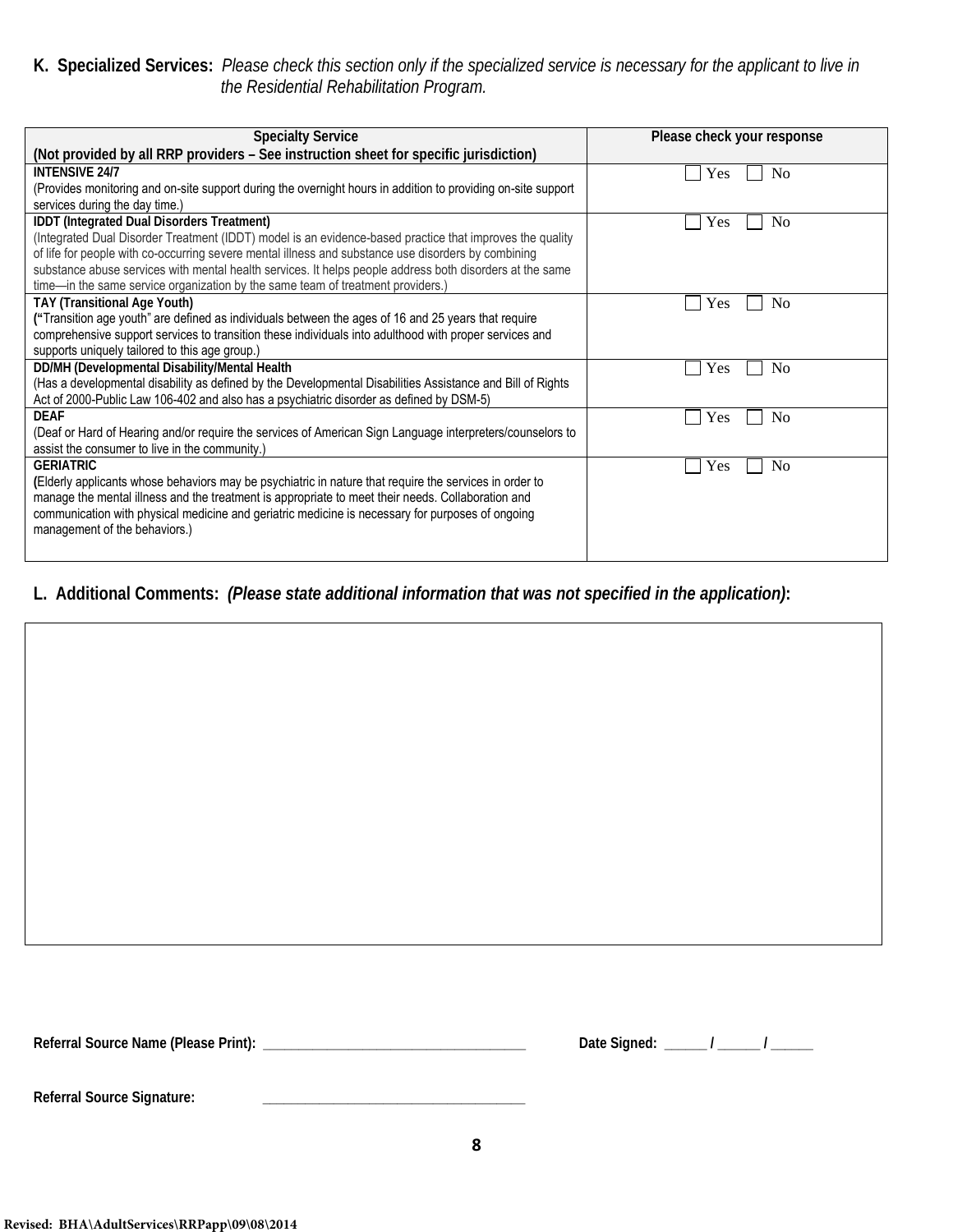#### **RESIDENTIAL REHABILITATION PROGRAM CONSENT FOR RELEASE OF INFORMATION**

 $I, \underline{\hspace{1cm}}$  give my consent for  $\underline{\hspace{1cm}}$ 

**and any other Core Service Agency** checked by the applicant to release this application and other clinical and/or psycho-social history to a Residential Rehabilitation Program for the purpose of assessing my eligibility for residential services in the community. I understand that this information will not be released to another party without my written consent.

I understand this application does not guarantee an interview with a potential Residential Rehabilitation Program and does not commit the Core Service Agency (CSA) to provide a residential placement.

#### *OUT-OF-COUNTY RRP PLACEMENT(S) ONLY:*

I give my consent to the Core Service Agency to release my application and/or mental health information to the Core Service Agency (ies) that I have selected below. The applicant is requesting an out-of-county placement for the following reasons: (a) requests to live in a particular jurisdiction; (b) wishes to be near his/her family; (c) the current RRP agencies in the CSA jurisdiction is at capacity and is not in a position to expand services; (d) the current RRP agencies in the CSA jurisdiction lack special programming to meet specific needs (for example, TAY, deaf, etc.). It is understood that the Core Service Agency (ies) will give high priority to its own in-county residents and my application will not supersede an in-county resident *(unless my application was submitted by a state psychiatric hospital provider due to high priority status for placement as mandated by the MD Behavioral Health Administration). If the applicant is requesting an out-of-county placement, please select no more than three (3) jurisdictions for submission of the application to the Core Service Agency in the requested county(ies) and must be willing to live in that jurisdiction.*  **Reviewed: Reviewed: Reviewed: Reviewed: Reviewed: Reviewed: Reviewed: Reviewed: Reviewed: Reviewed: Reviewed: Reviewed: Reviewed: Reviewed: Reviewed: Reviewed: Reviewed: Reviewed: Revi** 

| Allegany                | Carroll   | Harford                                | St. Mary's        |
|-------------------------|-----------|----------------------------------------|-------------------|
| Anne Arundel            | Cecil     | Howard                                 | Washington        |
| <b>Baltimore City</b>   | Charles   | Mid-Shore (Caroline, Dorchester, Kent, | Wicomico/Somerset |
|                         |           | Queen Anne's, Talbot Counties)         |                   |
| <b>Baltimore County</b> | Frederick | Montgomery                             | Worcester         |
| <b>Calvert</b>          | Garrett   | Prince George's                        |                   |

This consent form will be valid for and will expire in twelve *(12) months* from my signature date as indicated below. I understand that I will need to submit a new application every twelve *(12) months*.

\_\_\_\_\_\_\_\_\_\_\_\_\_\_\_\_\_\_\_\_\_\_\_\_\_\_\_\_\_\_\_\_\_\_\_\_\_ \_\_\_\_\_\_\_\_\_\_\_\_\_\_\_

**(Applicant's Signature) (Date)**

\_\_\_\_\_\_\_\_\_\_\_\_\_\_\_\_\_\_\_\_\_\_\_\_\_\_\_\_\_\_\_\_\_\_\_\_\_ **(Print Applicant's Name)**

**(Witness's Signature) (Date)**

**(Print Witness's Name)**

\_\_\_\_\_\_\_\_\_\_\_\_\_\_\_\_\_\_\_\_\_\_\_\_\_\_\_\_\_\_\_\_\_\_\_\_\_

\*\*\*\*\*\*\*\*\*\*\*\*\*\*\*\*\*\*\*\*\*\*\*\*\*\*\*\*\*\*\*\*\*\*\*\*\*\*\*\*\*\*\*\*\*\*\*\*\*\*\*\*\*\*\*\*\*\*\*\*\*\*\*\*\*\*\*\*\*\*\*\*\*\*\*\*\*\*\*\*\*\*\*\*\*\*\*\*

*If the applicant does not have the legal authority to sign the consent form, the referral source must secure the signature of the person and/or agency representative who currently has the legal authority to provide consent for the submission of the Residential Rehabilitation Program application. Please attach proof of the person's legal authority for the applicant.*

**9**

| Person's Signature:             | Date: |
|---------------------------------|-------|
| <b>Print Person's Name:</b>     |       |
| Person's Title (if applicable): |       |
| Person's Telephone #:           |       |
| Agency Name (if applicable):    |       |

\_\_\_\_\_\_\_\_\_\_\_\_\_\_\_\_\_\_\_\_\_\_\_\_\_\_\_\_\_\_\_\_\_\_\_\_\_ \_\_\_\_\_\_\_\_\_\_\_\_\_\_\_

*(Applicant's Name) (Core Service Agency)*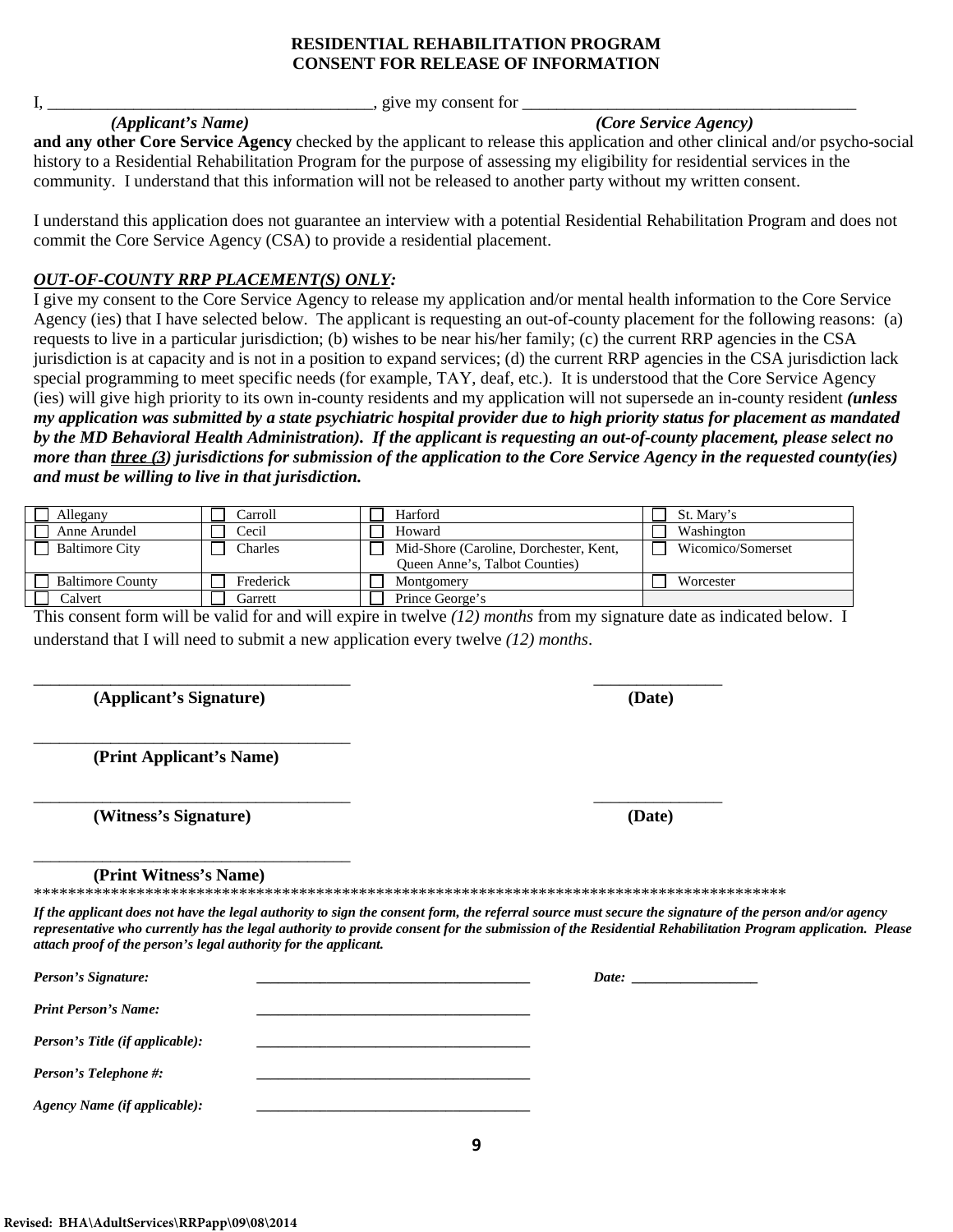*APPLICANT'S NAME: \_\_\_\_\_\_\_\_\_\_\_\_\_\_\_\_\_\_\_\_\_\_\_\_\_\_\_\_\_\_\_\_ DATE OF BIRTH: \_\_\_\_\_\_\_\_\_\_\_\_* 

# *LIST OF CURRENT MEDICATIONS*

| <b>NAME OF</b>    | <b>DOSAGE</b> | <b>FREQUENCY</b> | <b>ADMINISTRATION</b> | <b>PRESCRIBER'S NAME</b> |
|-------------------|---------------|------------------|-----------------------|--------------------------|
| <b>MEDICATION</b> |               |                  | (oral, IM, topical)   |                          |
|                   |               |                  |                       |                          |
|                   |               |                  |                       |                          |
|                   |               |                  |                       |                          |
|                   |               |                  |                       |                          |
|                   |               |                  |                       |                          |
|                   |               |                  |                       |                          |
|                   |               |                  |                       |                          |
|                   |               |                  |                       |                          |
|                   |               |                  |                       |                          |
|                   |               |                  |                       |                          |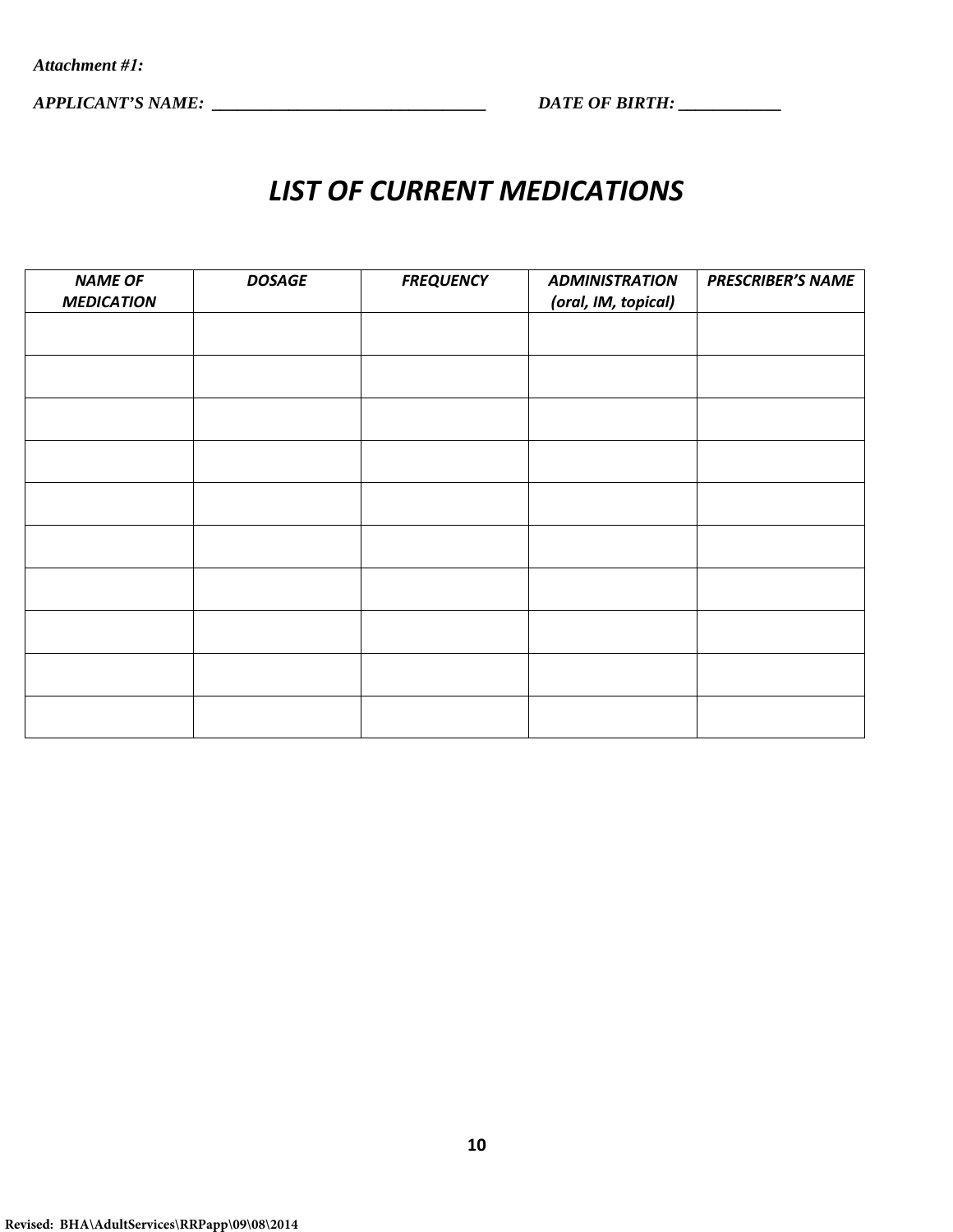# *Attachment #2* **Priority Population Diagnoses – Adults**

Please use the Priority Population Diagnoses listed below as the *primary diagnosis (es)* for the applicant.

| <b>DSM-5 Diagnosis</b>                                                                   | <b>ICD-9 CODE</b>   | ICD-10 CODE       |
|------------------------------------------------------------------------------------------|---------------------|-------------------|
| Schizophrenia                                                                            | 295.90              | <b>F20.9</b>      |
| Schizophreniform Disorder                                                                | 295.40              | F20.81            |
| Schizoaffective Disorder, Bipolar Type                                                   | 295.70              | F25.0             |
| Schizoaffective Disorder, Depressive Type                                                | 295.70              | F <sub>25.1</sub> |
| Other Specified Schizophrenia Spectrum and Other Psychotic                               | 298.8               | <b>F28</b>        |
| Disorder                                                                                 |                     |                   |
| Unspecified Schizophrenia Spectrum and Other Psychotic                                   | 298.9               | <b>F29</b>        |
| Disorder                                                                                 |                     |                   |
| <b>Delusional Disorder</b>                                                               | 297.1               | F22               |
|                                                                                          |                     |                   |
| Major Depressive Disorder, Recurrent Episode, Severe                                     | 296.33              | F33.2             |
|                                                                                          |                     |                   |
| Major Depressive Disorder, Recurrent Episode, with                                       | 296.34              | F33.3             |
| <b>Psychotic Features</b>                                                                |                     |                   |
|                                                                                          |                     |                   |
| Bipolar I Disorder, Current or Most Recent Episode, Manic                                | 296.43              | F31.13            |
|                                                                                          |                     |                   |
| Bipolar I Disorder, Current or Most Recent Episode, Manic, with                          | 296.44              | F31.2             |
| <b>Psychotic Features</b>                                                                |                     |                   |
| Bipolar I Disorder, Current or Most Recent Episode, Depressed,                           | 296.53              | F31.4             |
| Severe                                                                                   |                     |                   |
| Bipolar I Disorder, Current or Most Recent Episode, Depressed,                           | 296.54              | F31.5             |
| with Psychotic Features<br>Bipolar I Disorder, Current or Most Recent Episode, Hypomanic | 296.40              | <b>F31.0</b>      |
| Bipolar I Disorder, Current or Most Recent Episode, Hypomanic,                           | 296.40              | <b>F31.9</b>      |
| Unspecified                                                                              |                     |                   |
| Bipolar I Disorder, Current or Most Recent Episode, Unspecified                          | 296.7               | <b>F31.9</b>      |
| <b>Unspecified Bipolar and Related Disorder</b>                                          | 296.80              | <b>F31.9</b>      |
| <b>Bipolar II Disorder</b>                                                               | 296.89              | F31.81            |
|                                                                                          |                     |                   |
| <b>Schizotypal Personality Disorder</b>                                                  | 301.22              | F21               |
| <b>Borderline Personality Disorder</b>                                                   | 301.83              | F60.3             |
|                                                                                          |                     |                   |
| The diagnostic criteria may be waived for either one of the                              |                     |                   |
| following two conditions:                                                                |                     |                   |
| 1. An individual committed as not criminally responsible who is                          | <b>Please check</b> |                   |
| conditionally released from a Mental Hygiene facility, according to                      | if applicable:      |                   |
| the provisions of Health General Article, Title 12, Annotated Code                       |                     |                   |
| of Maryland                                                                              |                     |                   |
| 2. An individual in a Mental Hygiene facility with a length of stay of                   | <b>Please check</b> |                   |
| more than 6 months who requires RRP services. This excludes                              | if applicable:      |                   |
| individuals eligible for Developmental Disabilities services.                            |                     |                   |
|                                                                                          |                     |                   |
|                                                                                          |                     |                   |